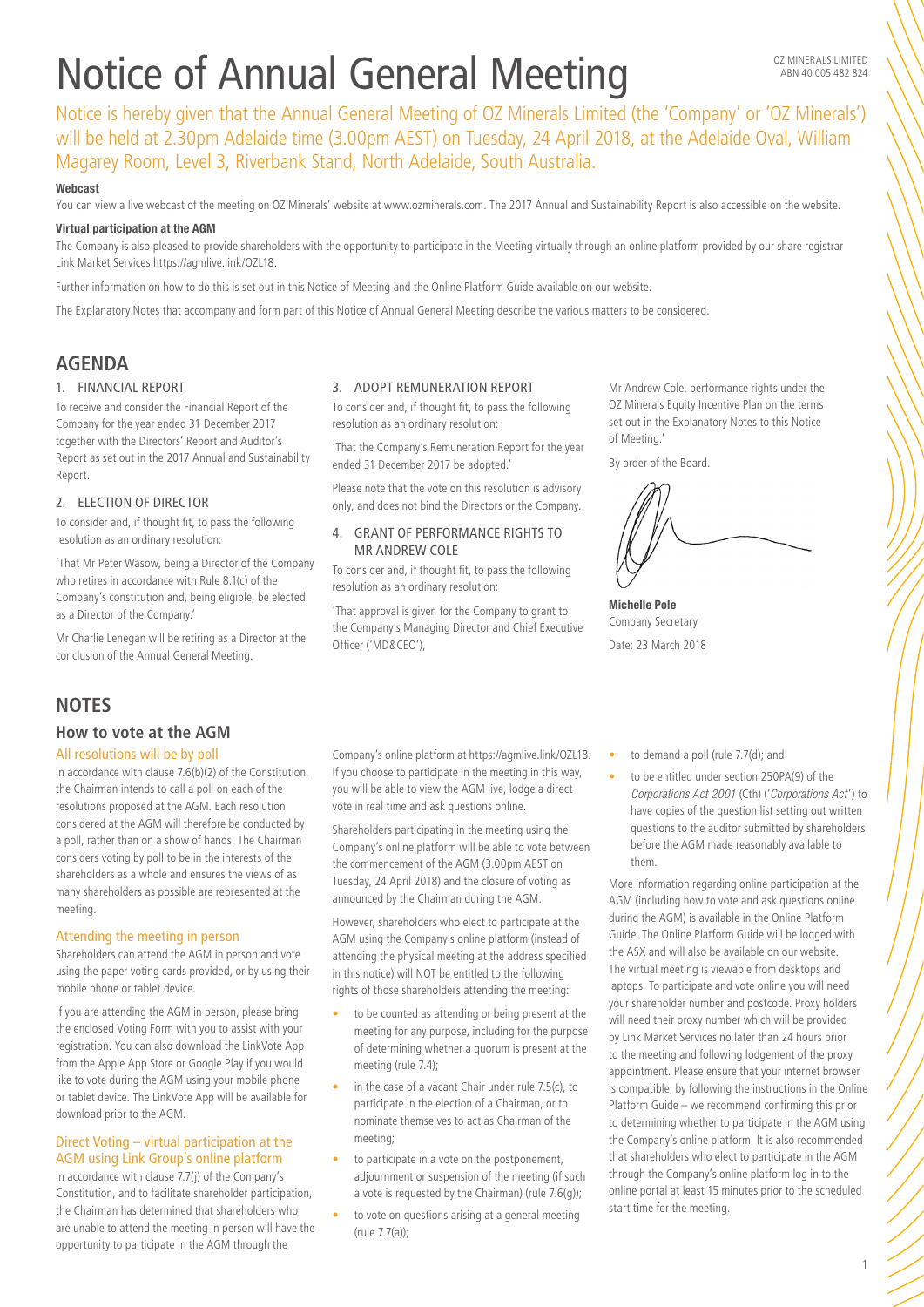# Voting entitlements

Pursuant to Regulation 7.11.37 of the *Corporations Regulations 2001* (Cth), the Directors have determined that the shareholding of each member for the purposes of ascertaining voting entitlements for the Annual General Meeting will be as it appears in the share register at 2.30pm Adelaide time, (3.00pm AEST) on Sunday, 22 April 2018.

# Appointing Proxies, Attorneys and Company Representatives

Enclosed with this Notice of Meeting is a proxy form. A member entitled to attend and vote at the meeting is entitled to appoint a proxy to attend and vote on their behalf. If a member is entitled to cast two or more votes, the member may appoint two proxies and may specify the proportion or number of votes each proxy is appointed to exercise. A proxy need not be a member and may be an individual or a body corporate. When more than one proxy is appointed, and the proportion of the members' voting rights is not specified, each proxy may exercise half the votes. If more than one proxy is present at the meeting, neither will be entitled to vote on a show of hands. On a poll, each proxy or attorney may only exercise votes in respect of those shares or voting rights the proxy or attorney represents.

A proxy form must be signed by the member or the member's attorney. Proxies given by a corporation must be signed in accordance with Section 127 of the *Corporations Act* or by a power of attorney. In the case of shares jointly held by two or more persons, either joint holder may sign the proxy form. A document creating the power of attorney must be duly executed and specify the name of the shareholder, the Company and the attorney, and also specify the meetings at which the appointment may be used. The appointment may be a standing one.

To be valid, duly signed proxies or attorneys (and any authority under which the proxy or attorney is signed or a certified copy of the authority) must be received at the Company's Share Registry, Link Market Services Limited, at the address or facsimile number below, or by the Company at its registered office not later than 2.30pm Adelaide time (3.00pm AEST) on Sunday, 22 April 2018. Alternatively, you can lodge your proxy online via the OZ Minerals registry website (www.linkmarketservices. com.au) and go to the 'Proxy Voting' icon) by the same date and time.

A member which is a body corporate and entitled to attend and vote at the meeting, or a proxy which is a body corporate and is appointed by a member entitled to attend and vote at the meeting, may appoint an individual to act as its representative at the meeting by providing that person with:

- a letter or certificate, executed in accordance with the *Corporations Act* or the body corporate's constitution, authorising the person as the body corporate's representative; or
- a copy of the resolution, certified by the secretary or a director of the body corporate, appointing the representative.

A copy of the letter, certificate or resolution, or other evidence satisfactory to the Chairman of the meeting, must be produced prior to admission to the meeting.

# Directing your proxy how to vote

If you wish to indicate how your proxy should vote, please mark the appropriate boxes on the proxy form.

If you mark the abstain box for a particular Item of business you are directing your proxy not to vote on your behalf and your shares will not be counted in computing the required majority on a poll.

If you do not mark a voting instructions box in respect of a particular Item of business, you are directing your proxy to vote as he or she decides, subject to any voting exclusions that apply to the proxy (as described below).

#### The Chairman of the meeting acting as proxy

You may appoint the Chairman of the meeting as your proxy. In addition, the Chairman of the meeting is deemed appointed where a completed proxy form is submitted which does not contain the name of the proxy or where the person appointed on the form is absent from the meeting or does not vote in accordance with your directions.

If you direct the Chairman how to vote on an Item of business, the Chairman must vote in accordance with your direction.

If you appoint the Chairman of the meeting as your proxy or the Chairman of the meeting is appointed as your proxy by default, and you do not mark a voting instructions box for Items 3 and 4, then by completing and submitting the proxy form, you will be expressly authorising the Chairman of the meeting to exercise the proxy as the Chairman sees fit in respect of Items 3 and 4 even though Items 3 and 4 are connected directly or indirectly with the remuneration of the Company's key management personnel.

The Chairman intends to vote all available proxies in favour of each Item of business, subject to any voting exclusions that apply to the proxy (as described below).

#### Voting Exclusion

For resolutions that are directly or indirectly related to the remuneration of a member of the key management personnel of the Company ('KMP'), the *Corporations Act* and the ASX Listing Rules, restrict KMPs and their closely related parties from voting, and from voting as proxies, in certain circumstances.

'Closely related party' is defined in the *Corporations Act* and includes a spouse, dependent and certain other close family members, as well as any companies controlled by KMP.

In respect of Item 3 (Remuneration Report), and in accordance with the *Corporations Act*, the Company will disregard any votes cast on Item 3 (in any capacity) by or on behalf of:

- any member of the Company's KMP whose remuneration is disclosed in the Remuneration Report; and
- any closely related parties of those KMP,

as well as any votes cast as a proxy on Item 3 by members of the KMP at the date of the meeting and their closely related parties, unless the vote is cast:

- as a proxy for a person who is entitled to vote on Item 3 and that vote has been cast as directed on the proxy form; or
- by the Chairman of the meeting as proxy for a person entitled to vote pursuant to an express authorisation to exercise the proxy as the Chairman sees fit, even though Item 3 is connected with the remuneration of the Company's KMP.

In respect of Item 4 (Grant of Performance Rights to Mr Andrew Cole), and in accordance with the *Corporations Act* and the ASX Listing Rules, the Company will disregard any votes cast in favour of Item 4 (in any capacity) by or on behalf of:

- Mr Cole; and
- any of his associates,

as well as any votes cast as a proxy on Item 4 by members of the KMP at the date of the meeting and their closely related parties, unless the vote is cast:

- as a proxy for a person who is entitled to vote on Item 4 and that vote has been cast as directed on the proxy form; or
- by the Chairman of the meeting as proxy for a person entitled to vote pursuant to an express authorisation to exercise the proxy as the Chairman sees fit, even though Item 4 is connected with the remuneration of a member of the Company's KMP.

If you appoint a KMP of the Company (other than the Chairman), or a closely related party of a KMP, or, in relation to Item 4, an associate of the MD&CEO, as your proxy, they will not be able to cast your votes on Items 3 or 4 (where applicable) unless you direct them how to vote. If you appoint the Chairman of the meeting as your proxy or the Chairman of the meeting is appointed as your proxy by default and you do not mark a voting instructions box for Items 3 and 4, you acknowledge that by completing and submitting the proxy form you will be expressly authorising the Chairman of the meeting to exercise the proxy as the Chairman sees fit in respect of Items 3 and 4 even though Items 3 and 4 are connected directly or indirectly with the remuneration of a member of the Company's KMP.

#### Share Registry

#### Postal Address:

OZ Minerals Limited c/- Link Market Services Limited Locked Bag A14 Sydney South NSW 1235 Facsimile: +61 2 9287 0309

#### Or by hand, delivering it to:

Link Market Services Limited 1A Homebush Bay Drive, Rhodes NSW 2138 or Level 12, 680 George Street, Sydney NSW 2000.

# **EXPLANATORY NOTES**

These explanatory notes are intended to provide members of the Company with information to assess the merits of the proposed resolutions in the accompanying Notice of Annual General Meeting. The Directors recommend that the members read these Explanatory Notes before making any decision in relation to the resolutions.

# **Item 2 – Election of Director (a) Mr Peter Wasow**

B.Comm, GradDip (Management), Fellow (CPA Australia)

Mr Peter Wasow is required to retire in accordance with Rule 8.1(c) of the Company's constitution.

Mr Wasow joined the Board on 1 November 2017.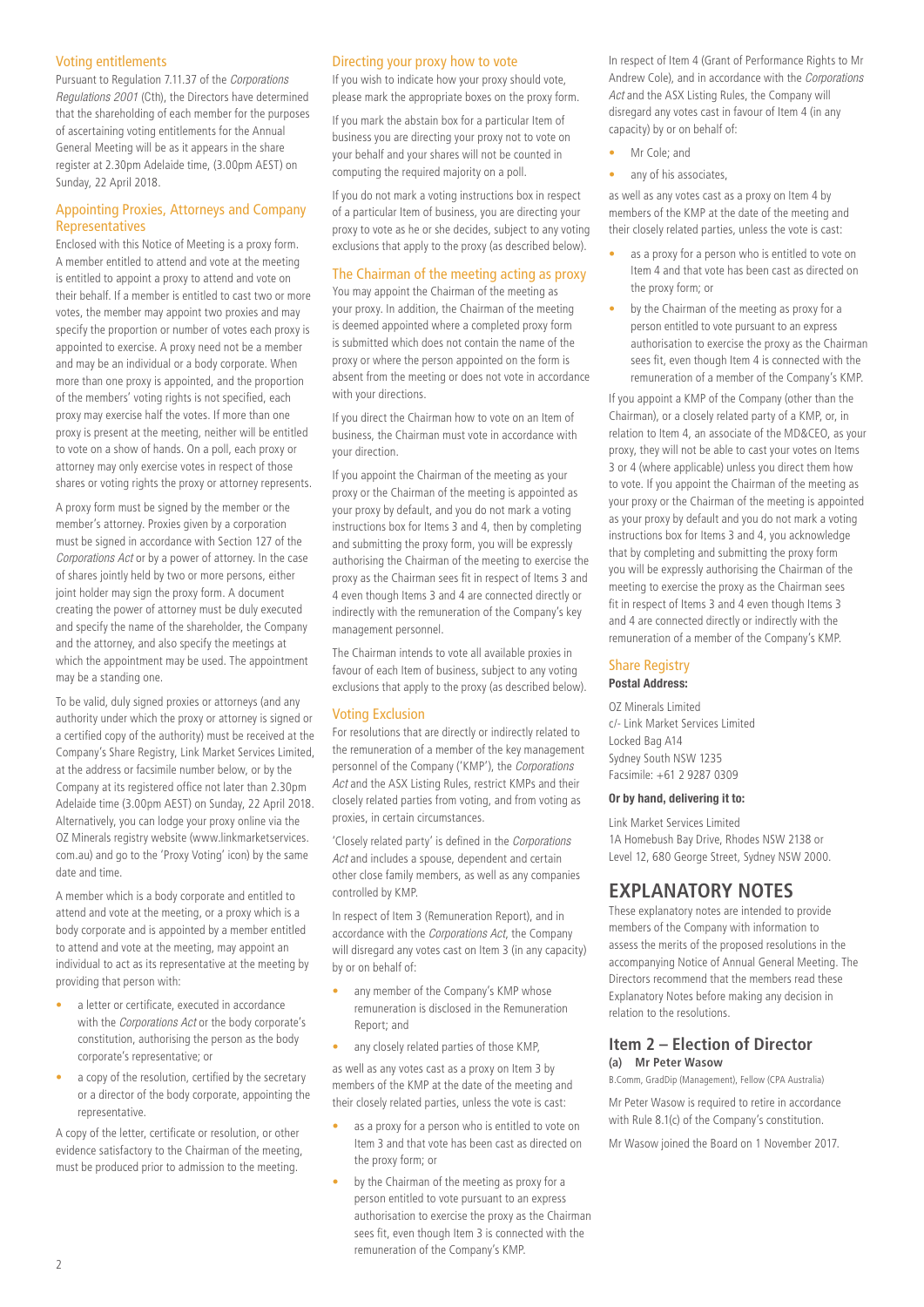Mr Wasow has extensive experience in the resources sector as both a senior executive and director. He retired as Managing Director and Chief Executive Officer of Alumina Limited in mid-2017. Previously, he had held the position of Executive Vice President and Chief Financial Officer, Santos Limited and in a 20-year plus career at BHP he held senior positions including Vice President, Finance and other senior roles in Petroleum, Services, Corporate, Steel and Minerals.

Mr Wasow is currently the senior independent Director of the privately held GHD Group and Chair of the Audit Committee. He was also Non-Executive Director of Alcoa of Australia Limited, AWA Brazil Limitada, AWAC LLC and Non-Executive Director and Chair of the Audit Committee of ASX-listed Alumina from 2011 to 2013.

Mr Wasow has also been a member of the Business Council of Australia, and Director of the International Aluminium Institute and APPEA.

The Board considers Mr Wasow to be an independent Non-Executive Director.

The Board (in the absence of Mr Wasow), having reviewed Mr Wasow's performance, unanimously recommends that members vote in favour of the election of Mr Wasow.

*The Chairman of the meeting intends to vote all available proxies in favour of the election of Mr Peter Wasow.*

# **Item 3 – Remuneration report** (Non-Binding Resolution)

The Company has included in the 2017 Annual and Sustainability Report a detailed Remuneration Report setting out prescribed information relating to remuneration. This report is submitted for adoption by a non-binding vote of members at the Annual General Meeting.

A copy of the Remuneration Report is set out on pages 37 to 55 of the 2017 Annual and Sustainability Report and is available from the Company's website www.ozminerals.com.

The Remuneration Report:

- explains the Board's policies in relation to the objectives and structure of remuneration;
- discusses the relationship between the policies and the Company's performance;
- provides a detailed summary of performance conditions, why they were chosen and how performance is measured against them; and
- sets out the remuneration details for each KMP of the Company.

The Board unanimously recommends that members vote in favour of adopting the Remuneration Report.

This resolution is advisory only and does not bind the Directors or the Company. Nevertheless, the discussion on this resolution and the outcome of the vote will be taken into consideration by the Board and the Human Resources and Remuneration Committee when considering the future remuneration arrangements of the Company.

*The Chairman of the meeting intends to vote all available proxies in favour of Item 3.* 

# **Item 4 – Grant of performance rights to Mr Andrew Cole**

In accordance with ASX Listing Rule 10.14, the Company is seeking the approval of shareholders for the proposed grant of performance rights to the MD&CEO, Mr Andrew Cole, pursuant to the OZ Minerals 2018 Long Term Incentive Plan ('LTIP').

Approval is being sought to allow the Company flexibility to either issue new shares or to purchase shares on-market for allocation to Mr Cole upon vesting of performance rights.

#### **(a) LTIP terms and conditions**

Information regarding the general operation of the LTIP is set out in the Company's Remuneration Report.

Each performance right entitles Mr Cole to one fully paid ordinary share in the Company subject to the satisfaction of the vesting conditions described below (and any adjustment under the Equity Incentive Plan Rules if any bonus issue, rights issue or other capital reconstructions occur after the Performance Rights are granted). Shares allocated on vesting of performance rights will rank equally with shares in the same class.

The number of performance rights to be granted to Mr Cole will be 130,285. This number was determined based on the MD&CEO's LTI opportunity (150% of fixed annual remuneration of \$800,000), divided by the volume weighted average share price on the five trading days from 1 January 2018 (being 9.2106 per share), rounded up to the nearest whole number.

The performance period will run from 1 January 2018 to 31 December 2020 ('Performance Period'). No performance rights will be granted pursuant to this approval more than 12 months after the date of the 2018 Annual General Meeting. No amount is payable on the granting or vesting of performance rights. Performance rights will be granted under, and are subject to, the OZ Minerals' Equity Incentive Plan Rules. Performance rights do not carry any dividend or voting rights prior to vesting.

If the Board determines that the vesting conditions are satisfied (see below), performance rights will automatically vest. Shortly after vesting of performance rights, the Board may settle the performance rights by issuing new shares or acquiring existing shares on market. Alternatively, the Board may determine to settle the performance rights with a cash equivalent amount. The shares, or a cash equivalent amount as determined by the Board, will then be allocated or paid to Mr Cole as soon as practicable following vesting of the performance rights.

#### **(b)** Vesting conditions

The Board has determined that the performance rights to be granted to Mr Cole (if approval is received) will be subject to the following vesting conditions:

- a service condition; and
- two LTI Plan performance conditions.

#### Service Condition

The service condition is met if Mr Cole is continuously employed by OZ Minerals until the end of the Performance Period.

#### LTI Plan Performance Conditions

70% of the rights are subject to a Total Shareholder Return ('TSR') performance condition that is the Company's TSR as measured against a Comparator Group. The Board considers that TSR is an appropriate performance hurdle because it ensures that a proportion of each participant's remuneration is linked to shareholder value and ensures that participants only receive a benefit where there is a corresponding direct benefit to shareholders. TSR reflects benefits received by shareholders through share price growth and dividend yield and is the most widely used long term incentive hurdle in Australia.

The Comparator Group is made up of selected companies which are considered to be alternative investment vehicles for local and global investors and are impacted by commodity prices and cyclical factors in a similar way to the Company. The Board retains the discretion to adjust the Comparator Group over time to take account of mergers, takeovers, new entrants and other changes.

To ensure an objective assessment of the relative TSR comparison, the Company employs an independent organisation to calculate the TSR ranking.

70% of Mr Cole's total performance rights will vest as set out below.

| <b>TSR Ranking versus</b>                             |                                                                                         |
|-------------------------------------------------------|-----------------------------------------------------------------------------------------|
| <b>Comparator Group</b>                               | % of Maximum Award:                                                                     |
| Below the 50th<br>percentile                          | $0\%$ vest                                                                              |
| At the 50th percentile                                | 50% vest                                                                                |
| Between the 50th<br>percentile and 75th<br>percentile | Between 50% and 100%<br>vest progressively by<br>using a straight line<br>interpolation |
| At or above the 75th<br>percentile                    | $100\%$ vest                                                                            |

The remaining 30% of performance rights are subject to an absolute share price growth performance condition. This hurdle will be satisfied if the OZ Minerals share price has increased by at least 20% over the Performance Period.

30% of Mr Cole's total performance rights will only vest where the share price growth is 20% or above as set out below:

| <b>OZ Minerals Share</b><br>Price Growth over the<br>Performance Period | Proportion of Performance<br>- related performance<br>rights that vest |
|-------------------------------------------------------------------------|------------------------------------------------------------------------|
| Less than 20%                                                           | 0%                                                                     |
| 20% or greater                                                          | 100%                                                                   |

The performance rights lapse if and to the extent that the vesting conditions are not met. There is no re-testing.